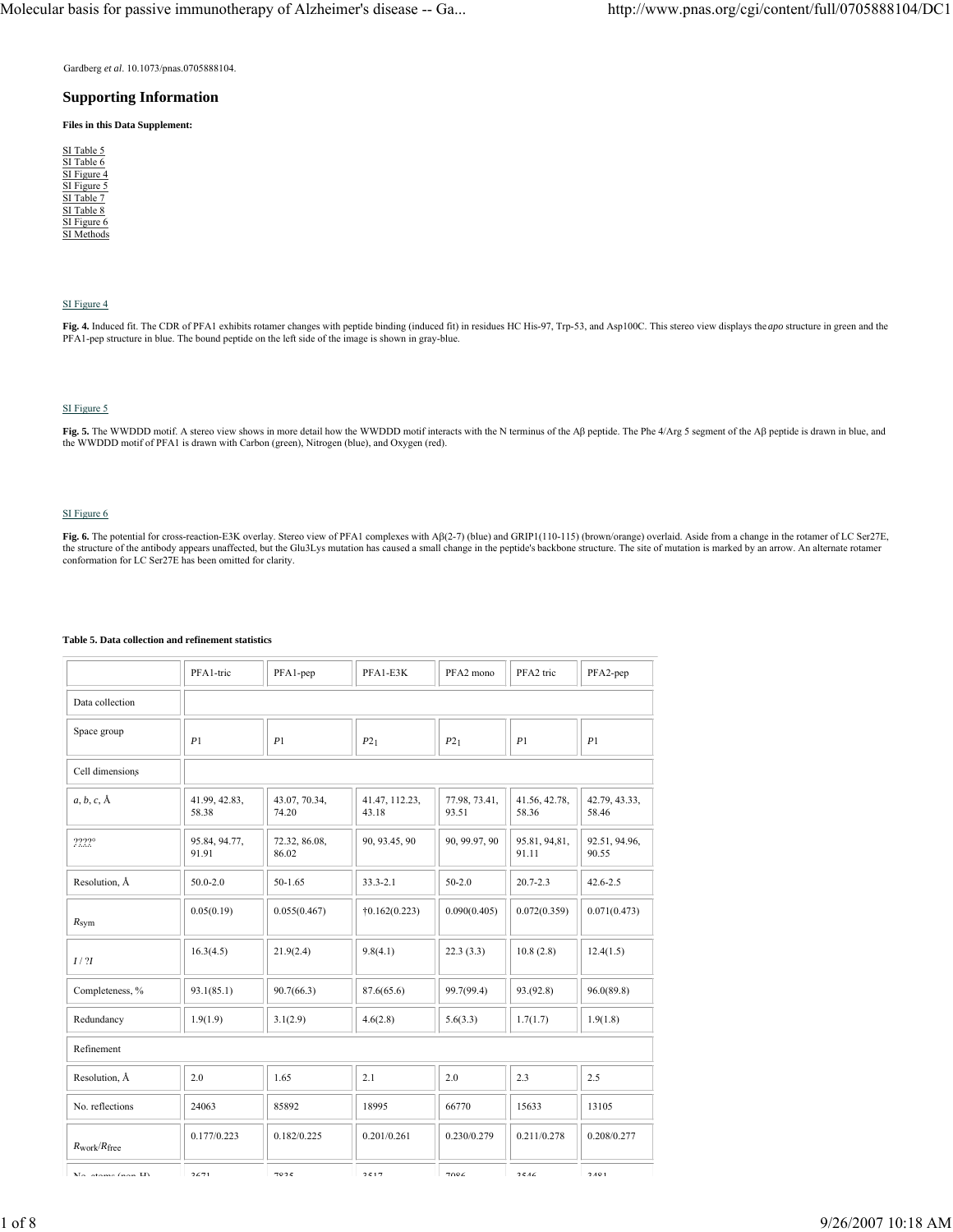| INO. atoms (non-ri)         | 30/1         | 1033                               | 3311                               | 1000          | 3340         | 3401  |
|-----------------------------|--------------|------------------------------------|------------------------------------|---------------|--------------|-------|
| Protein                     | 3399         | 6863                               | 3348                               | 6768          | 3381         | 3317  |
| Ligand/ion                  | $\mathbf{0}$ | 36 (glycerol)<br>122(peptide)      | $12$ (glycerol)<br>56(peptide)     | 48 (glycerol) | $\mathbf{0}$ | 55    |
| Water                       | 273          | 813                                | 113                                | 272           | 165          | 63    |
| <i>B</i> -factors $(\AA^2)$ | 21.0         | 18.9                               | 39.51                              | 35.3          | 33.4         | 53.31 |
| Protein                     | 20.6         | 17.9                               | 39.5‡                              | 35.0          | 33.5         | 53.5‡ |
| Ligand/ion                  | N/A          | 35.0(glycerol)<br>$20.8$ (peptide) | 58.4(glycerol)<br>$38.2$ (peptide) | 56.5          | N/A          | 50.3  |
| Water                       | 26.3         | 26.7                               | 37.3                               | 38.6          | 31.4         | 41.9  |
| rmsd                        |              |                                    |                                    |               |              |       |
| Bond lengths, Å             | 0.011        | 0.012                              | 0.009                              | 0.011         | 0.010        | 0.016 |
| Bond angles, °              | 1.429        | 1.436                              | 1.169                              | 1.406         | 1.332        | 1.573 |
| PDB code                    | 2IPT         | 2IPU                               | 2ROZ                               | 2IQA          | 2IQ9         | 2ROW  |

\*Highest resolution shell is shown in parentheses.

†Data from two crystals of PFA1-E3K were merged to obtain higher completeness, as well as better maps and refinement statistics. This has resulted in an elevated value for *Rsym*.

 $\ddagger$  TLS + residual.

# **Table 6. RMSD values calculated with PYMOL "align" command**

| CDR rmsds                       | PFA1-pep<br>mon1 | PFA1-pep<br>mon2 | PFA2-apo-tric | PFA2-apo-mono<br>mon1 | PFA2-apo-mono<br>mon2 | PFA2-pep |
|---------------------------------|------------------|------------------|---------------|-----------------------|-----------------------|----------|
| PFA1-apo C?                     | 0.277            | 0.243            | 0.437         | 0.318                 | 0.319                 | 0.363    |
| PFA1-apo ALL                    | 0.361            | 0.339            | 0.467         | 0.469                 | 0.503                 | 0.447    |
| PFA1-pep mon1<br>C <sub>2</sub> |                  | 0.174            | 0.457         | 0.408                 | 0.444                 | 0.246    |
| PFA1-pep mon1<br><b>ALL</b>     |                  | 0.179            | 0.519         | 0.515                 | 0.605                 | 0.299    |
| PFA1-pep mon2<br>C?             |                  |                  | 0.439         | 0.438                 | 0.449                 | 0.260    |
| PFA1-pep mon2<br><b>ALL</b>     |                  |                  | 0.517         | 0.551                 | 0.539                 | 0.309    |
| PFA2-apo-tric<br>C?             |                  |                  |               | 0.342                 | 0.602                 | 0.483    |
| PFA2-apo-tric<br><b>ALL</b>     |                  |                  |               | 0.551                 | 0.719                 | 0.580    |
| PFA2-apo-mono<br>mon1 C?        |                  |                  |               |                       | 0.288                 | 0.428    |
| PFA2-apo-mono<br>mon1 ALL       |                  |                  |               |                       | 0.331                 | 0.617    |
| PFA2-apo-mono<br>mon2 C?        |                  |                  |               |                       |                       | 0.494    |
| PFA2-apo-mono<br>mon2 ALL       |                  |                  |               |                       |                       | 0.814    |
| Average C?<br>differences       |                  |                  |               |                       |                       |          |
| PFA1: apo-pep                   | 0.26             |                  |               |                       |                       |          |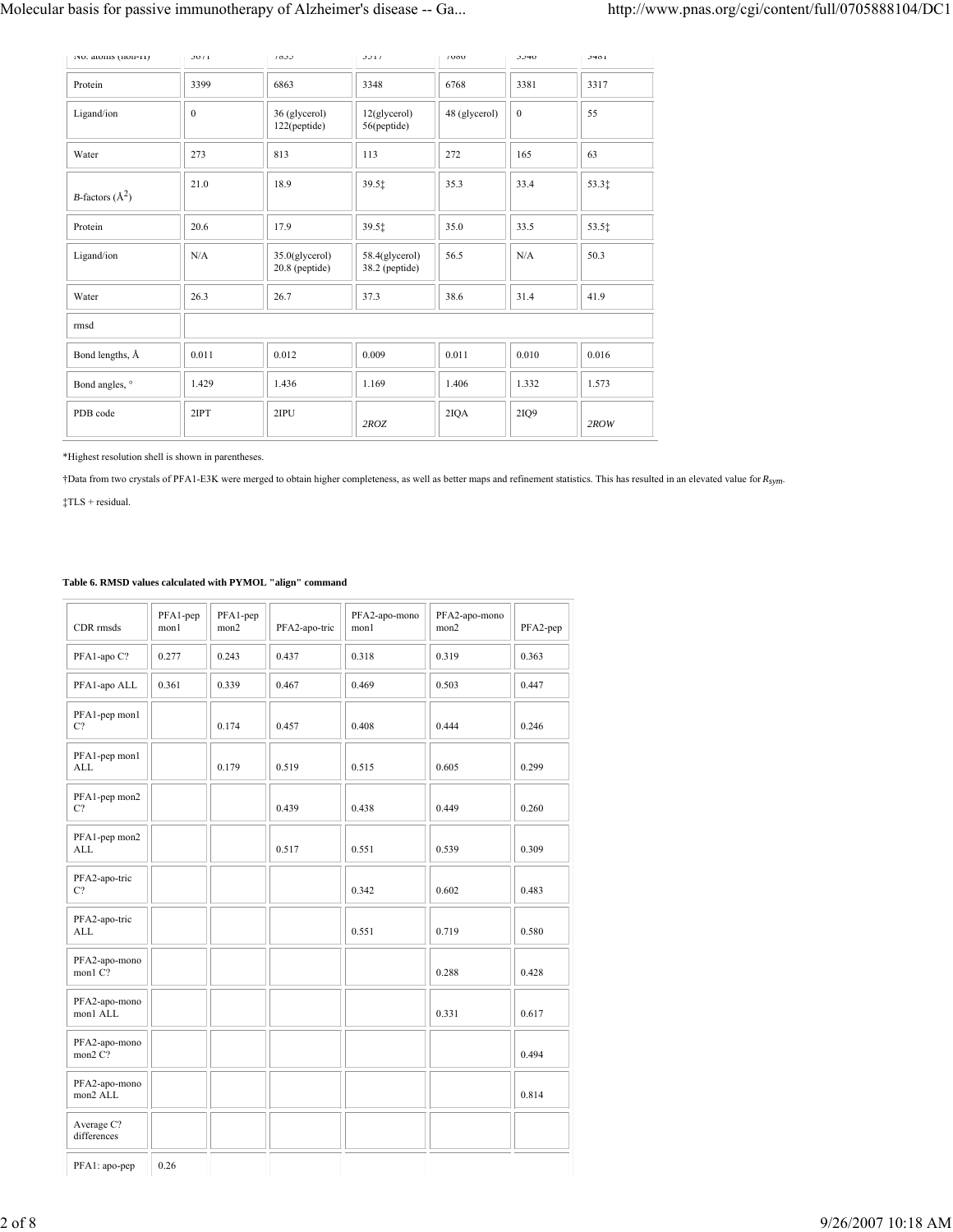| PFA1: pep-pep | 0.174 |  |  |  |
|---------------|-------|--|--|--|
| PFA2: apo-apo | 0.411 |  |  |  |
| PFA2: apo-pep | 0.468 |  |  |  |

# **Table 7. Summary of the A? peptide's interactions with PFA1 and PFA2**

| Peptide<br>residue | Interaction<br>type | Atom                        | PFA1 residue                      | PFA2 residue  |
|--------------------|---------------------|-----------------------------|-----------------------------------|---------------|
| Ala2               | hb                  | N                           | Water                             |               |
|                    |                     | О                           | LC Val94 N                        | LC Val94 N    |
|                    |                     |                             | Water                             | LC Val94 O    |
|                    | vdw                 | All                         | LC His93                          | LC Ser92      |
|                    |                     |                             | LC Val94                          | LC His93      |
|                    |                     |                             | Waters                            | LC Val94      |
| Glu3               | hb                  | N                           | Water                             |               |
|                    |                     | 0                           | Two waters                        |               |
|                    |                     | OE1                         | LC His27D NE2                     | LC His27D NE2 |
|                    |                     |                             | LC Ser27E OG                      | LC Ser27E OG  |
|                    |                     | OE2                         | LC Ser27E N LC Ser27E<br>OG water | LC Ser27E N   |
|                    |                     |                             |                                   | LC Ser27E OG  |
|                    | vdw                 | All                         | Water                             | LC His27D     |
|                    |                     |                             | LC His27D                         | LC Ser27E     |
|                    |                     |                             | LC Ser27E                         | LC Ser92      |
|                    |                     |                             | LC Ser92                          | LC His93      |
|                    |                     |                             | LC His93                          | LC Val94      |
|                    |                     |                             | LC Val94                          |               |
|                    | Ip                  | OE1,<br>OE2                 | LC His27D                         | LC His27D     |
|                    |                     |                             | LC His93                          | LC His93      |
| Phe <sub>4</sub>   | hb                  | N                           | LC Ser92O                         | LC Ser92 O    |
|                    |                     | О                           | LC His27DNE2                      | LC His27D NE2 |
|                    |                     |                             | Water                             |               |
|                    | vdw                 | $\mathop{\rm All}\nolimits$ | LC His27D                         | LC His27D     |
|                    |                     |                             | LC Gly91                          | LC Gly91      |
|                    |                     |                             | LC Ser92                          | LC Ser92      |
|                    |                     |                             | LC His93                          | LC His93      |
|                    |                     |                             | LC Val94                          | LC Val94      |
|                    |                     |                             | LC Leu96                          | LC Leu96      |
|                    |                     |                             | HC Trp47                          | HC Trp47      |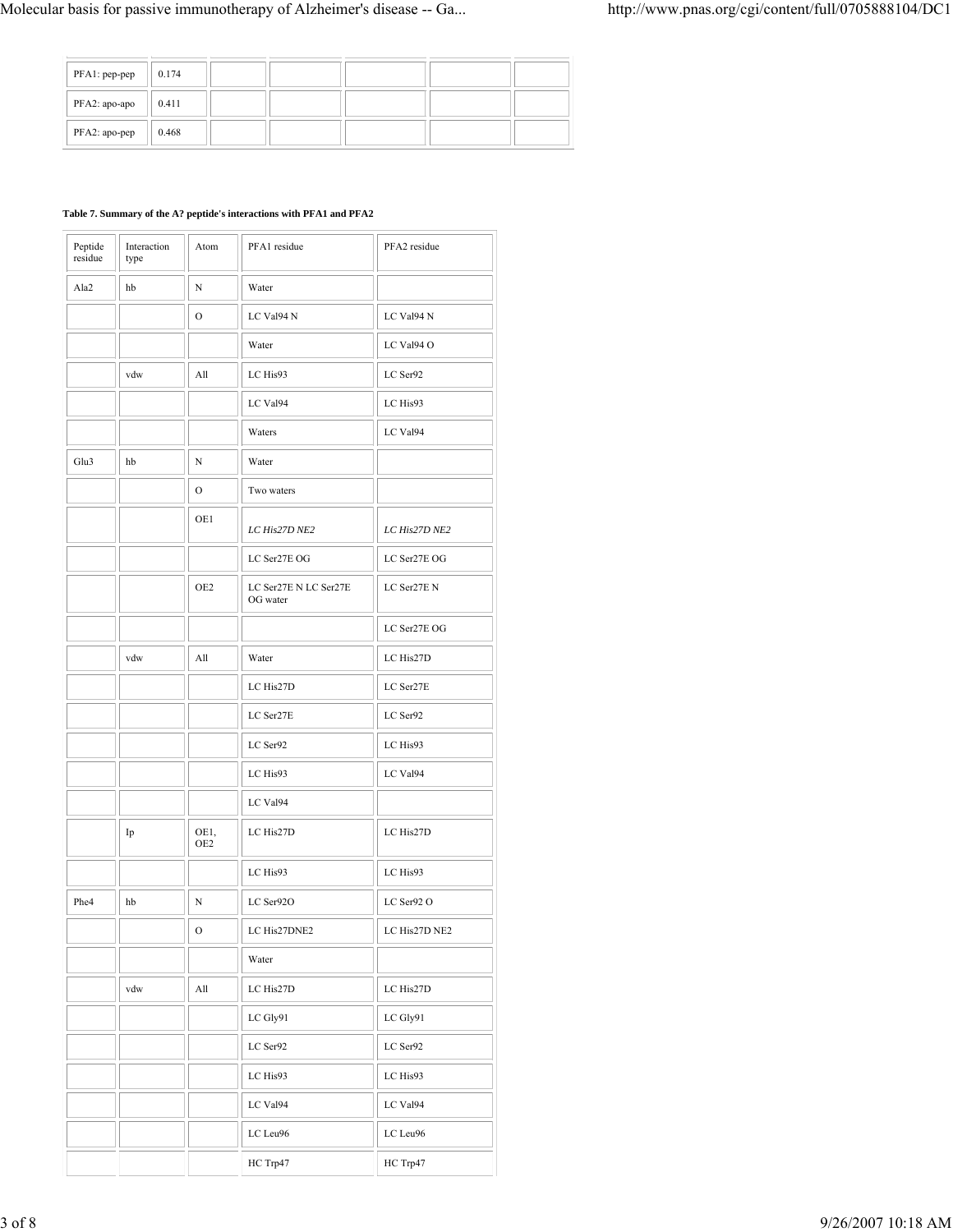|      |     |                                    | HC His50              | HC His50              |
|------|-----|------------------------------------|-----------------------|-----------------------|
|      |     |                                    | HC Trp52              | HC Trp52              |
|      |     |                                    | HC Ser58              | HC Asn60              |
|      |     |                                    | HC Arg95              | HC Arg95              |
|      |     |                                    | Two waters            |                       |
| Arg5 | hb  | N                                  | Water                 |                       |
|      |     | NE                                 | HC His97 NE2 water    |                       |
|      |     | NH <sub>1</sub>                    | HC Asp54 OD1          | HC Asp54 OD2          |
|      |     |                                    | HC Asp54 OD2          |                       |
|      |     | NH <sub>2</sub>                    | Water                 | HC Trp53 NE1          |
|      |     |                                    | HC Asp54 OD2          | HC Asp54 OD2          |
|      |     |                                    | HC His97 NE2          | HC Asp56 OD2          |
|      |     |                                    |                       | HC His97 NE2          |
|      | vdw | all                                | Three waters          | HC Trp52              |
|      |     |                                    | HC Trp52              | HC Trp53              |
|      |     |                                    | HC Trp53              | HC Asp54              |
|      |     |                                    | HC Asp54              | HC Asp56              |
|      |     |                                    | HC Asp56              | HC His97              |
|      |     |                                    | HC His97              |                       |
|      | ip  | NE NH1<br>NH <sub>2</sub>          | HC Asp56              | HC Asp100C            |
| His6 | hb  | N                                  | Water                 |                       |
|      |     | NE <sub>2</sub>                    | LC Gly91 O            | LC Gly91 O            |
|      |     | ND <sub>1</sub>                    | HC Asp100C OD1        | HC Asp100C OD1        |
|      |     |                                    | HC Asp100C OD2        | HC Asp100C OD2        |
|      |     | $\mathcal{O}$                      | Water                 |                       |
|      | vdw | All                                | LC His27D             | LC His27D             |
|      |     |                                    | LC Asn28              | LC Asn28              |
|      |     |                                    | LC Tyr32 (pi overlap) | LC Tyr32 (pi overlap) |
|      |     |                                    | LC Gly91              | LC Gly91              |
|      |     |                                    | LC Ser92              | HC Arg95              |
|      |     |                                    | HC Arg95              | HC His97              |
|      |     |                                    | HC His97              | HC Asp100C            |
|      |     |                                    | HC Asp100C            |                       |
|      |     |                                    | Water                 |                       |
|      | ip  | ND <sub>1</sub><br>NE <sub>2</sub> | LC Glu34              | LC Glu34              |
| Asn7 | hh  | ${\bf N}$                          | HC His97 O            | HC His97 O            |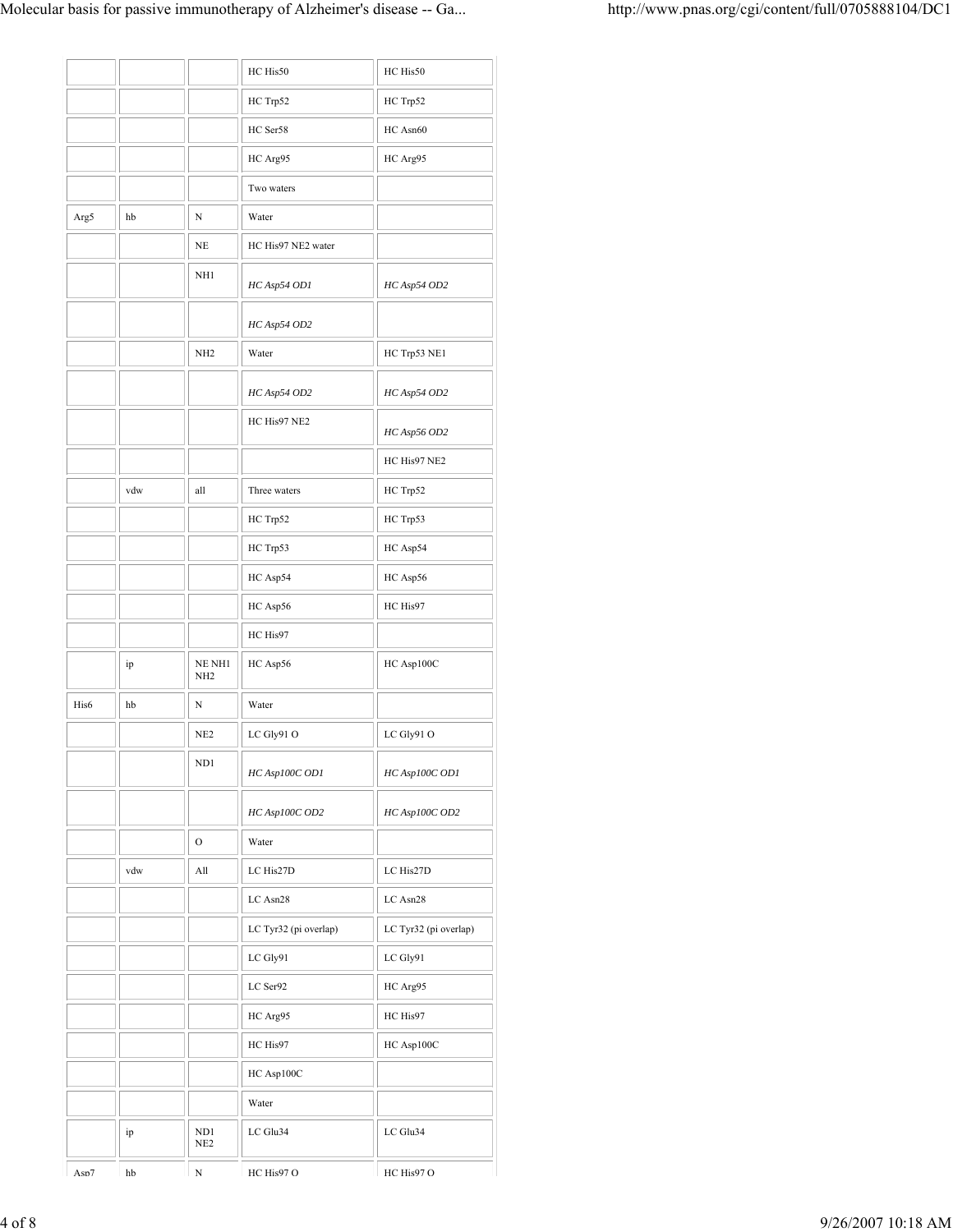| $\cdots_{\Gamma}$ . | $\cdots$ | $\sim$ .               | . <i></i> .  | with a warranty of |
|---------------------|----------|------------------------|--------------|--------------------|
|                     |          | OD1                    | HC His97 ND1 | HC His97 O         |
|                     |          |                        |              | HC His97 ND1       |
|                     |          | OD <sub>2</sub>        | HC His97 ND1 | Water              |
|                     |          | $\mathcal{O}$          | LC Asn28 ND2 |                    |
|                     |          |                        | Water        |                    |
|                     | vdw      | All                    | LC Asn28     | LC Asn28           |
|                     |          |                        | HC His97     | HC His97           |
|                     |          |                        | HC Thr98     | HC Asn98           |
|                     |          |                        | Water        | Water              |
|                     | ip       | OD1<br>OD <sub>2</sub> | HC His97     | HC His97           |
| Ser8                | hb       | <b>OXT</b>             | Water        |                    |
|                     | vdw      | all                    | LC Asn28     | LC Asn28           |
|                     |          |                        | Water        |                    |

Hydrogen bonds (hb) and salt bridges (italicized) up to 3.5 Å; ion pairs (ip) 3.5- 8 Å; van der Waals interactions (vdw) up to 3.5-4.5 Å

# **Table 8. Human membrane and secreted proteins resembling the EFRH epitope**

| Protein<br>abbreviation | Protein name                                      | Peptide sequence | Subcellular location                                         | <b>EFRH</b><br>identity | <b>AEFRHD</b><br>identity |
|-------------------------|---------------------------------------------------|------------------|--------------------------------------------------------------|-------------------------|---------------------------|
| $APP*$                  | Amyloid Precursor<br>Protein                      | <b>DAEFRHDS</b>  | Membrane                                                     | $\mathbf{1}$            | 1.00                      |
| ATP6V0D1                | Vacuolar ATPsynthase<br>subunit d                 | <b>VVEFRHMR</b>  | Membrane                                                     | $\mathbf{1}$            | 0.67                      |
| DOCK4                   | Dedicator of<br>cytokinesis protein 4             | <b>RFEFRHCS</b>  | Intracytoplasmic<br>membrane; peripheral<br>membrane protein | $\mathbf{1}$            | 0.67                      |
| NP 00100994             | Polycystin 1 isoform 1<br>precursor               | <b>VKEFRHKV</b>  | Membrane associated                                          | $\mathbf{1}$            | 0.67                      |
| NP 653276.1             | Calcium channel                                   | <b>VIEFRHKR</b>  | Possibly membrane                                            | $\mathbf{1}$            | 0.67                      |
| PKD1                    | Polycystin kidney<br>disease protein 1            | <b>VKEFRHVR</b>  | Membrane                                                     | $\mathbf{1}$            | 0.67                      |
| Q59FM4                  | Scavenger receptor<br>class B member 1<br>variant | <b>YREFRHKS</b>  | Membrane                                                     | $\mathbf{1}$            | 0.67                      |
| O6UXU4                  | <b>KTSR5831</b>                                   | <b>VIEFRHKR</b>  | Possibly secreted                                            | $\mathbf{1}$            | 0.67                      |
| Q8WTV0-2                | Scavenger/collagen<br>receptor                    | <b>YREFRHKS</b>  | Membrane                                                     | $\mathbf{1}$            | 0.67                      |
| ROR <sub>2</sub>        | Tyrosine-protein kinase<br>transmembrane receptor | <b>REEFRHEA</b>  | Membrane                                                     | $\mathbf{1}$            | 0.67                      |
| USH1C                   | Harmonin                                          | <b>AREFRHKV</b>  | Possibly membrane                                            | $\mathbf{1}$            | 0.67                      |
| ANK3                    | Ankyrin 3                                         | <b>TAEFSHDT</b>  | Cytoskeleton/(potential<br>membrane), golgi appartus,<br>ER  | 0.75                    | 0.83                      |
| CENTD3                  | Centaurin delta 3                                 | <b>LAEFRRDA</b>  | Cytoplasm and membrane                                       | 0.75                    | 0.83                      |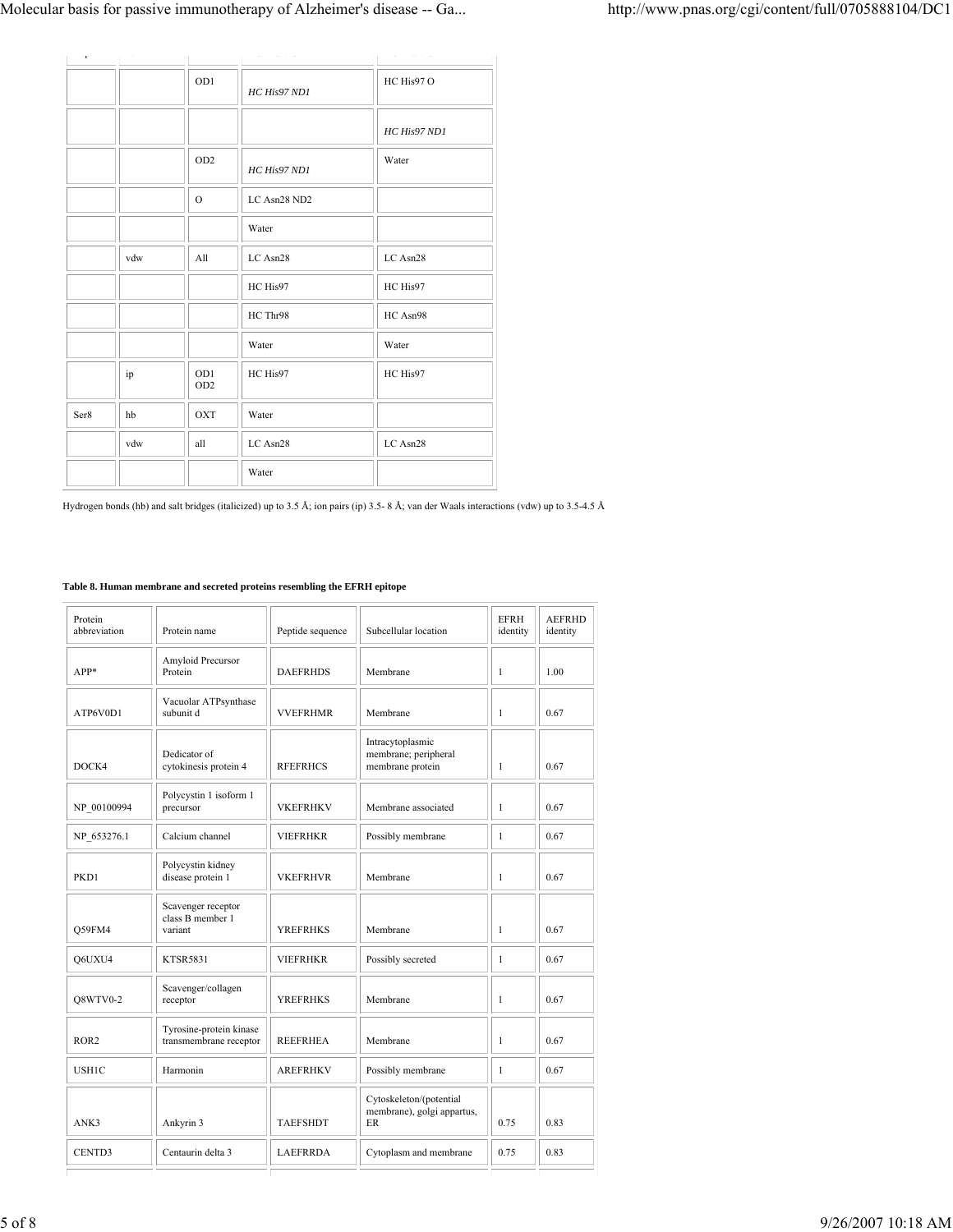| EML5            | Echinoderm<br>microtubule associated<br>protein like 5   | <b>VAEFRPDS</b> | Potential membrane or<br>cytoplasm                   | 0.75 | 0.83 |
|-----------------|----------------------------------------------------------|-----------------|------------------------------------------------------|------|------|
| GRIP1           | Glutamate receptor<br>interacting                        | <b>LAKFRHDE</b> | Cytoplasmic and<br>membrane-associated               | 0.75 | 0.83 |
| Q6ZRP3          | CDNA FLJ46207 fis.<br>weakly similar to<br><b>EMAP</b>   | <b>VAEFRPDS</b> | Potential membrane or<br>cytoplasm                   | 0.75 | 0.83 |
| Q6ZT03          | CDNA FLJ45080 fis,<br>weakly similar to<br><b>EMAP</b>   | <b>VAEFRPDS</b> | Potential membrane or<br>cytoplasm                   | 0.75 | 0.83 |
| CCDC68          | Lipid metabolism,<br>junctions                           | <b>KDEIRHDS</b> | Surface/membrane                                     | 0.75 | 0.67 |
| CYP4A11         | Fatty acid<br>omega-hydroxylase                          | <b>IQEFQHDQ</b> | ER, ER membrane,<br>peripheral membrane              | 0.75 | 0.67 |
| CYP7B1          | Cytochrome P450 7B                                       | <b>PEEFRYDR</b> | ER, ER membrane,<br>peripheral membrane              | 0.75 | 0.67 |
| FAM11A          | Protein FAM11A                                           | <b>VWGFRHDR</b> | Membrane/transmembrane                               | 0.75 | 0.67 |
| MLEY HUMAN      | Myosin light chain 1,<br>slow-twitch muscle A<br>isoform | <b>GAELRHVL</b> |                                                      | 0.75 | 0.67 |
| MYL1            | Myosin light chain 1,<br>skeletal muscle isoform         | <b>GAELRHVL</b> | Potential membrane binding                           | 0.75 | 0.67 |
| MYL3            | Myosin light<br>polypeptide 3                            | <b>GAELRHVL</b> | Potential membrane binding                           | 0.75 | 0.67 |
| MYL4            | Myosin light<br>polypeptide 4                            | <b>GAELRHVL</b> | Potential membrane binding                           | 0.75 | 0.67 |
| MYL6            | Myosin light<br>polypeptide 6                            | <b>GAEIRHVL</b> | Potential membrane binding                           | 0.75 | 0.67 |
| NP 060325.3     | <b>APin Family</b>                                       | <b>AINFRHDS</b> | Extracellular matrix                                 | 0.75 | 0.67 |
| NTSR1           | Neurotensin receptor<br>type 1                           | <b>SANFRHIF</b> | Membrane                                             | 0.75 | 0.67 |
| SERPINF1        | Pigment<br>epithelium-derived<br>factor precursor        | <b>TSEFIHDI</b> | Secreted                                             | 0.75 | 0.67 |
| SFRP4           | Secreted<br>frizzled-related protein<br>4                | <b>TLEFLHDP</b> | Secreted                                             | 0.75 | 0.67 |
| TRPC1           | Short transient receptor<br>potential channel 1          | <b>EVEFRNDY</b> | Membrane                                             | 0.75 | 0.67 |
| ZP <sub>2</sub> | ZP2 protein                                              | <b>DSEFRNDM</b> | Membrane and secreted                                | 0.75 | 0.67 |
| CDC42EP5        | Cdc42 effector protein<br>5                              | LGDFRHTL        | Peripheral membrane;<br>intracytoplasmic membrane    | 0.75 | 0.50 |
| TBC1D20         | TBC1 domain family<br>member 20                          | LSDFRHVV        | Membrane                                             | 0.75 | 0.50 |
| WNT9B           | Protein Wnt-9b<br>precursor                              | <b>QFQFRHER</b> | Secreted, extracellular<br>space                     | 0.75 | 0.50 |
| JAK2            | Tyrosine-protein kinase<br>JAK2                          | <b>FAQWRHDF</b> | Intracytoplasmic<br>membrane; peripheral<br>membrane | 0.5  | 0.67 |
| MOS             | Proto-oncogene<br>serine/threonine-protein<br>kinase mos | <b>VARLRHDN</b> | Possible membrane and<br>cytoplasm                   | 0.5  | 0.67 |
| RPIA            | Ribose-5-phosphate<br>isomerase                          | <b>IADFRKDS</b> | Probably membrane                                    | 0.5  | 0.67 |
| WIF1            | Wnt inhibitory factor 1<br>precursor                     | <b>KAEERRDP</b> | Secreted                                             | 0.5  | 0.67 |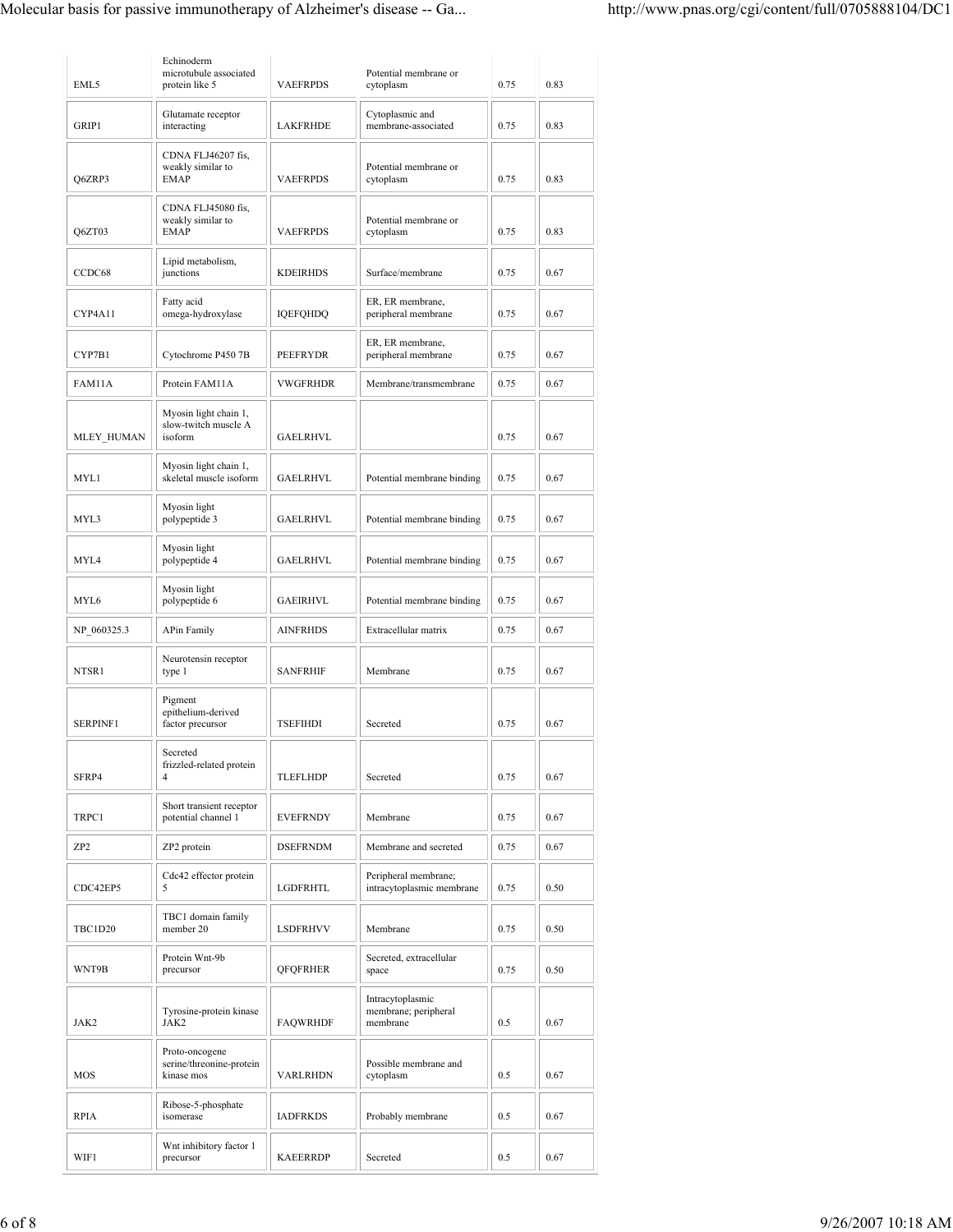\*APP is the search template.

## **SI Methods**

## **A**β **Peptides and Aggregates**

Wild-type and Ala point mutants of Aβ(1-40) were from the Keck Biotechnology Center at Yale University and their purification and characterization was described (1). Preparation of disaggregated monomer (2), mature amyloid fibrils (2), and calmidazolium (CLC)-stabilized protofibrils (1) was as described. N-terminal Aβ sequences were obtained purified from GenScript Corporation and were used without further treatment

### **IgG Cloning and Subcloning**

Three BALB/c female mice, 4-6 weeks old, were primed and boosted at 2-week intervals for a total of 10 i.p. injections. Fifty micrograms of CLC-stabilized Aβ1-40 protofibrils were mixed with RIBI adjuvant (RIBI Immunochem, Hamilton,

Montana) for the first two injections, and a final series of eight boosts was performed without adjuvant. Bleeds were taken 1 week after every other injection and monitored by ELISA with CLC-Aβ-protofibril targets and monomeric Aβ

competitor. The most responsive mouse was boosted and killed after 3 days. Spleen cells were fused with HL-1 murine myeloma cells (Ventrex) as described by Lebron *et al.* (3). Multiclones were screened by ELISA. Positive hybridomas were subcloned at clonal density and screened by ELISA and Western analysis.

### **VH and VL Sequencing**

Total RNA was extracted from frozen hybridoma cell pellets  $(10^7)$  for PFA1 and PFA2 with TRIzol (Invitrogen, Carlsbad, CA). RT-PCR products were generated with TITANIUM one-step RT-PCR kit (Clontech, Mountain View, CA ) by using primers from mouse Ig-Primer set (Novagen, Madison, WI) following the manufacturer's instructions. RT-PCR products were gel purified and cloned with pcDNA3.1/V5-His TOPO TA expression kit (Invitrogen). Purified plasmid DNA (QIAprep spin miniprep kit; Qiagen, Valencia, CA) from the positive clones was sequenced by using T7 primers (Davis Sequencing, Davis, CA). BLAST and IMGT/V-QUEST were used for sequence analysis.

#### **Fab Purification**

The purification and fragmentation protocol was adapted from Goding (4). Briefly, the IgGs were purified by protein-A affinity chromatography (Invitrogen). The intact IgG was digested with preactivated papain for 1-2 h at 37°C in 1x TBS/0.2 mM DTE/2 mM EDTA. Fab isoforms were separated by cation exchange chromatography at pH 6.0.

### **EC50 Assays**

IgG affinities for fibrils and protofibrils were measured Aβ1-40 peptide by using a previously described microtiterplate assay (5).

#### **SPR Experiments**

Binding studies were performed at 20°C by using Biacore 2000 optical biosensors equipped with CM5 sensor chips and equilibrated with running buffer [1x PBS (Fisher Scientific, Pittsburgh, PA), 0.05% P20, pH 7.4].

For the peptide screening studies, the eight peptides (100 nM) were sequentially injected for three minutes at a flow rate of 20 μl/min across PFA1 and PFA2 IgGs captured on individual anti-mouse Ig-coated flow cell surfaces. The entire analysis was performed in triplicate, with different sampling orders in the three runs to eliminate bias. Between analyses, the anti-Ig surfaces were regenerated with 10 mM glycine, pH 1.7, and fresh aliquots of each IgG were captured.

For the kinetic analyses, PFA1 and PFA2 were each immobilized at two densities by using traditional amine-coupling chemistry. Replicates of a concentration series of Aβ monomer (0, 11.1, 33.3, 100, and 300 nM for PFA1 and 0, 1.23, 3.70, 11.1, and 33.3 nM for PFA2) were injected across the Fab surfaces for 3 minutes at a flow rate of 50 μl/min. Between binding cycles, the surfaces were regenerated with Gentle Ab/Ag Elution Buffer (Pierce Chemical, Rockford, IL).

In kinetic analysis of IgG and FAB fragments binding to immobilized fibrils, the running buffer was supplemented with BSA, and the experiments were performed in duplicate. The binding responses were double referenced (6) and fit to a simple 1:1 interaction model by using Scrubber 2 (BioLogic Software, Campbell, Australia).

**Crystallization**

The pure *apo*

FAB was concentrator-exchanged into 20 mM Mes, pH 6, to a final concentration of 2-10 mg/ml. For complex crystals, 50 mM solution of peptide (free DAEFRHDS for PFA1 and Acet-DAEFRHDS-Amid for PFA2) was added at a 10:1 molar ratio. For PFA2 *apo*

in both monoclinic and triclinic form, reagents 37-47 from the Hampton Index (7) were used for initial screening. Some initial *apo* hits were obtained by using the PHOENIX crystallization robot (Art Robbins Instruments, Sunnyvale, CA).

Crystallization conditions were as follows: PFA1 *apo*, 25% PEG3350, 0.1 M Hepes (pH 7.5); PFA1-pep: 25% PEG3350, 0.1 M Tris (pH 8.5); PFA2-tric, 25% PEG3350, 0.1 M Tris (pH 8.5); PFA2-pep, 25% PEG-MME5000, 0.1 M OAc (pH 5.3).

## **Data Collection, Structure Determination, and Refinement**

#### Data for *apo*

PFA2 Fab in monoclinic form were collected at BioCARS-CAT at the Advanced Photon Source (APS) at 0.90 Å. Data for all other structures were collected using our in-house RAXIS-IV++ dual image-plate system mounted on a Rigaku RU-H3R rotating anode fitted with an XStream cryostat. Data were indexed, integrated, and scaled with the HKL2000 package (8). The original PFA2 triclinic

*apo* structure was solved by molecular replacement by using the constant (CL+CH1) and variable portions of FAB4C6 (PDB code: 1NCW) separately (9). Protein rebuilding, including water-picking, was performed in Coot (10); refinement was performed with Refmac5 (11). A partially refined PFA2 *apo* model was idealized and used for solution of the other structures. Structures were validated with SFCHECK (12), PROCHECK (13), and MOLPROBITY (14).

Data collection and refinement statistics are presented in SI Table 1**.**

- 1. Williams AD, Shivaprasad S, Wetzel R (2006) *J Mol Biol* 357:1283-1294.
- 2. O'Nuallain B, Thakur AK, Williams AD, Bhattacharyya AM, Chen S, Thiagarajan G, Wetzel R (2006) *Methods Enzymol* 413:34-74.
- 3. Lebron JA, Shen H, Bjorkman PJ, Ou S (1999) *J Immunol Methods* 222:59-63.
- 4. Goding JW (1996) *Monoclonal Antibodies: Principles and Practice* (Academic, San Diego).
- 5. O'Nuallain B, Wetzel R (2002) *Proc Natl Acad Sci USA* 99:1485-1490.
- 6. Myszka DG (1999) *J Mol Recognit* 12:279-284.
- 7. Harris LJ, Skaletsky E, McPherson A (1995) *Proteins* 23:285-289.
- 8. Otwinowski Z, Minor W (1997) in *Macromolecular Crystallography, Part A*, eds Carter CW, Sweet RM (Academic, New York), Vol 276, pp 307-326.
- 9. Zhu X, Heine A, Monnat F, Houk KN, Janda KD, Wilson IA (2003) *J Mol Biol* 329:69-83.